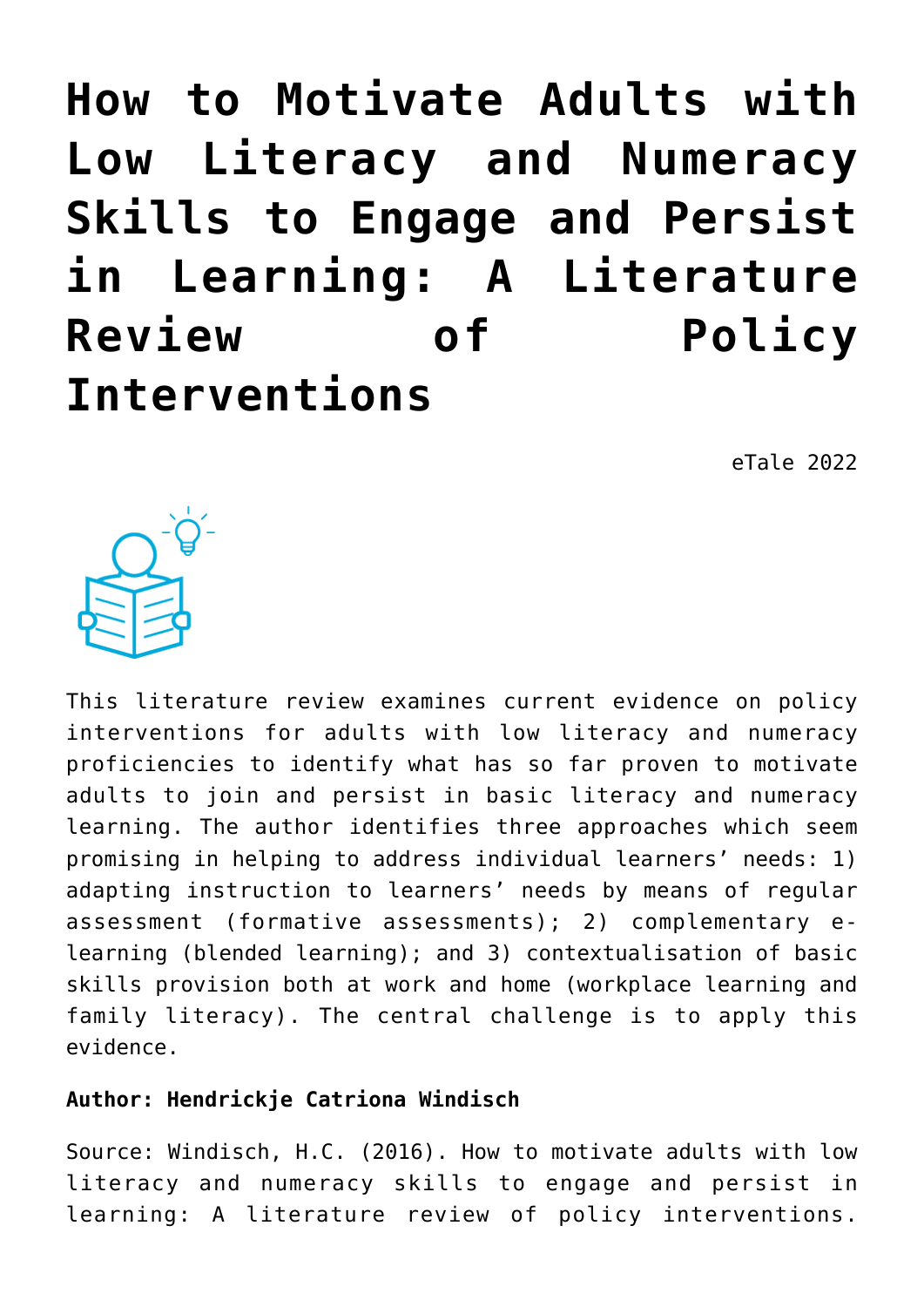*Int.Rev.Educ., 62*, 279–297. DOI: 10.1007/s11159-016-9553-x

This literature review examines current evidence on policy interventions for adults with low literacy and numeracy proficiencies to identify what has so far proven to motivate adults to join and persist in basic literacy and numeracy learning. The author identifies three approaches which seem promising in helping to address individual learners' needs: 1) adapting instruction to learners' needs by means of regular assessment (formative assessments); 2) complementary elearning (blended learning); and 3) contextualisation of basic skills provision both at work and home (workplace learning and family literacy). The central challenge is to apply this evidence.

- Individuals with weak literacy and numeracy proficiencies are more likely to be in low-paid jobs or unemployed, tend to have poorer health and civic engagement levels, and are less likely to improve their skills through adult education and training.
- Interest in basic skills education for adults has increased in member countries of the Organisation for Economic Co-operation and Development (OECD).
- A considerable number of adults in participating countries possess only limited literacy and numeracy skills.
- Often those concerned will have performed poorly at school and due to this experience have a negative perception of education; they may lack awareness of their deficiencies or be embarrassed to admit them.
- Even for those interested in tackling their weaknesses, it may be hard to translate that interest into action.
- For basic skills programmes to be effective, they need to motivate adults to take part, convey basic skills, and encourage learner persistence. Moreover, the acquired basic skills need to be sustained through use and applied in good jobs.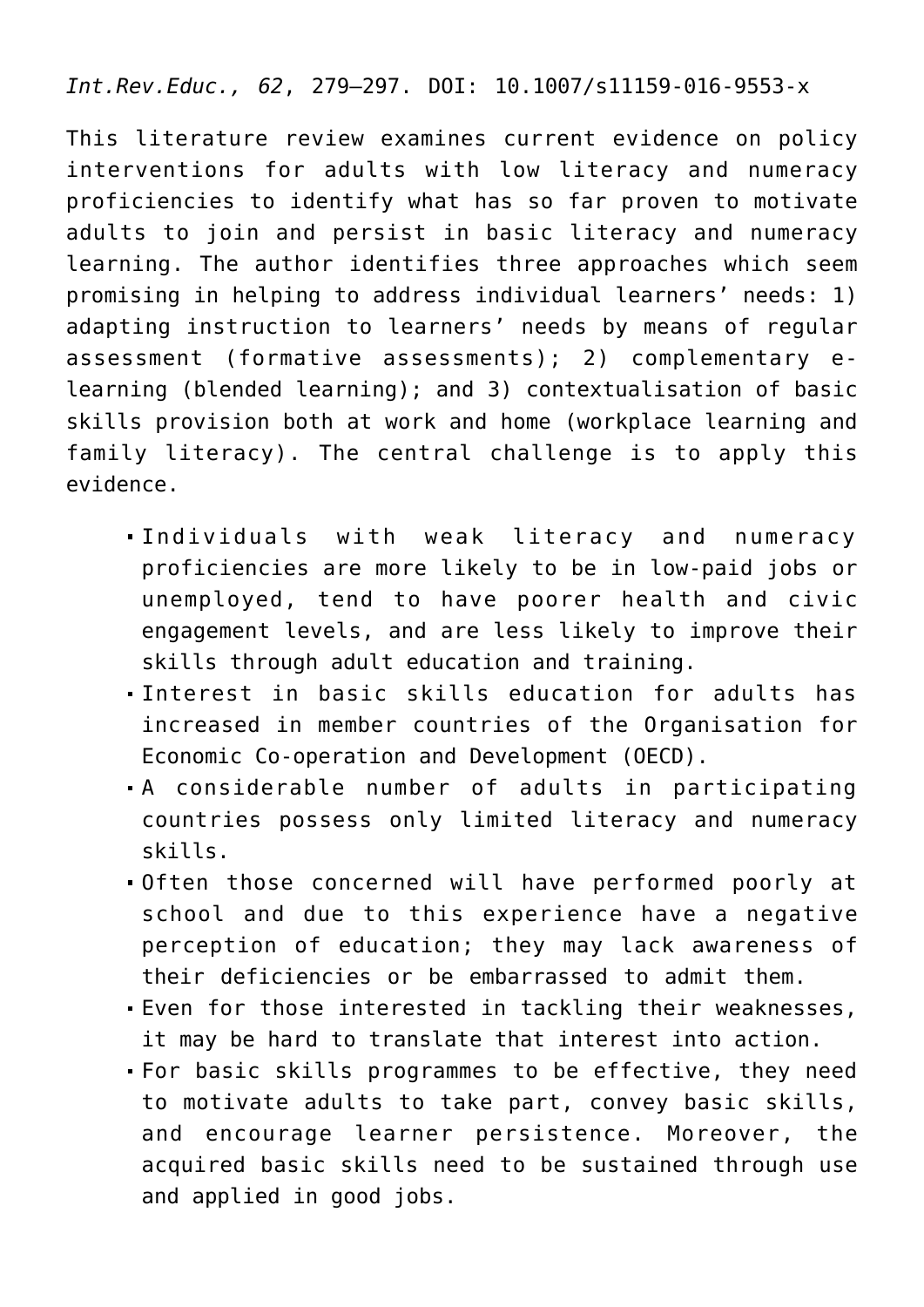### **Basic skills and employment**

- Per-capita income is higher in countries that have large proportions of adults who reach the highest levels of literacy and numeracy proficiency.
- Basic skills play a central role in enabling workers to adapt to technical and economic change and to advance professionally.
- Individuals with lower numeracy and literacy proficiencies are more likely to report poor health, to believe they have little impact on political processes, and participate less in associative or volunteer activities.

**The benefits of literacy and numeracy interventions for lowskilled adults**

- There is only limited evidence of the capacity of adult literacy and numeracy programmes to produce meaningful socioeconomic returns.
- Basic skills training can be delivered in a variety of ways.
- Literacy and numeracy programmes in isolation may achieve little.
- More plausibly, basic skills training linked to occupational skills and work-based learning has the potential to support adults on a self-sustaining trajectory.

#### **Building awareness and sustaining motivation**

- Adults with low literacy and numeracy skills are less likely to engage in adult education and training.
- It is difficult to reach those most in need of basic skills support.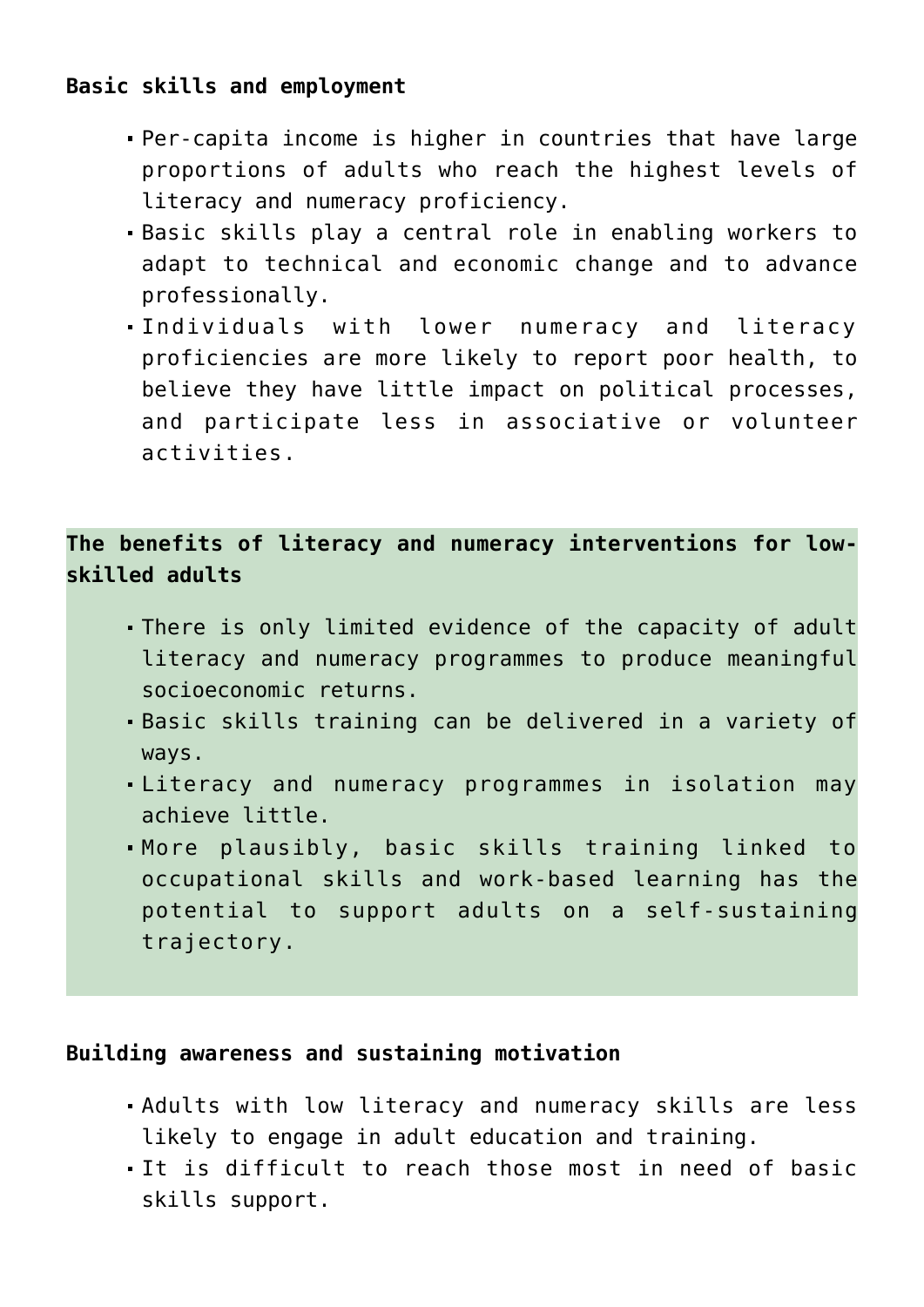- Motivation needs to be developed partly by building awareness of weak basic skills.
- This can be substantially assisted by developing greater public awareness of the implications of weak basic skills, the scope for skills improvements, and information and guidance about learning opportunities among the adults directly concerned and their immediate contacts.
- Local social networking can help reach those who require basic skills support.
- Using financial incentives to motivate adults to engage in basic skills learning yields mixed results: whilst encouraging participation of adults intrinsically interested in learning, it does not often yield positive outcomes among participants extrinsically motivated by financial incentives or requirement.
- Support, guidance, and follow-up can reduce dropout rates.
- Evidence shows the positive impact of assistance with childcare, transport, access to social services, and measures to avoid wage loss and unemployment during course participation.
- Evidence also underlines the importance of initial skills assessment and induction at the start of a programme when learners are most likely to withdraw, together with continued guidance throughout the programme.
- When adults withdraw from a course, this is sometimes only a temporary response to life pressures. Training providers therefore need to remain in touch with these individuals, seek to support them during the break (perhaps with distance learning), and entice them back to complete the programme.

#### **The teaching profession**

Literacy and numeracy teachers need to be well-prepared.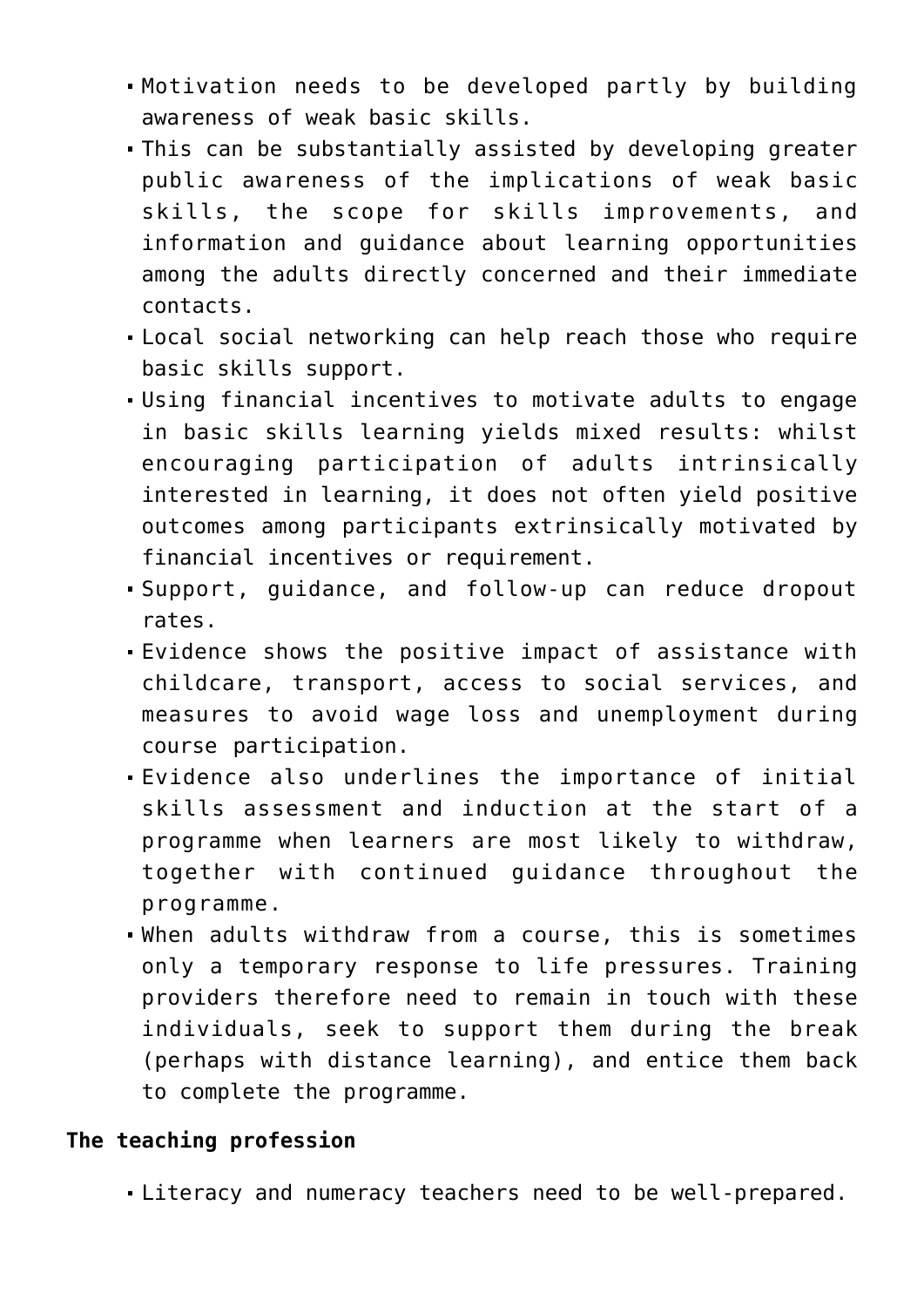- Positive attitudes among teachers and a personalised focus on learners can make a positive difference.
- Volunteer staff often play an important role in literacy and numeracy teaching.
- Volunteers are often familiar with course participants and their life circumstances, and their support can be vital. But since they may lack necessary pedagogical skills, their support needs to be supported by at least minimal training.

#### **Using the right tools and techniques**

- Formative assessment can contribute to the learning progress.
- Formative assessment is a teaching approach that adapts instruction to learners' needs by means of regular assessment.
- It is assessment *for* learning in contrast to assessment *of* learning.
- Basic skills deficiencies among adults often present a 'patchwork' effect, where an individual might be defeated by one simple task while having no problem with another more complex task.
- Accordingly, instruction tailored to individual learners' needs is particularly helpful.
- E-learning outside the classroom can complement tutor input.
- Some research suggests that electronically supported learning (e-learning) is a cost-effective way of overcoming various obstacles to literacy and numeracy learning.
- E-learning can reinforce both skills in information and communication technologies (ICT) and basic skills and can even reach 'hard-to-reach' learners.
- Online approaches need to be twinned with tutor input through face-to-face contact or via telephone or email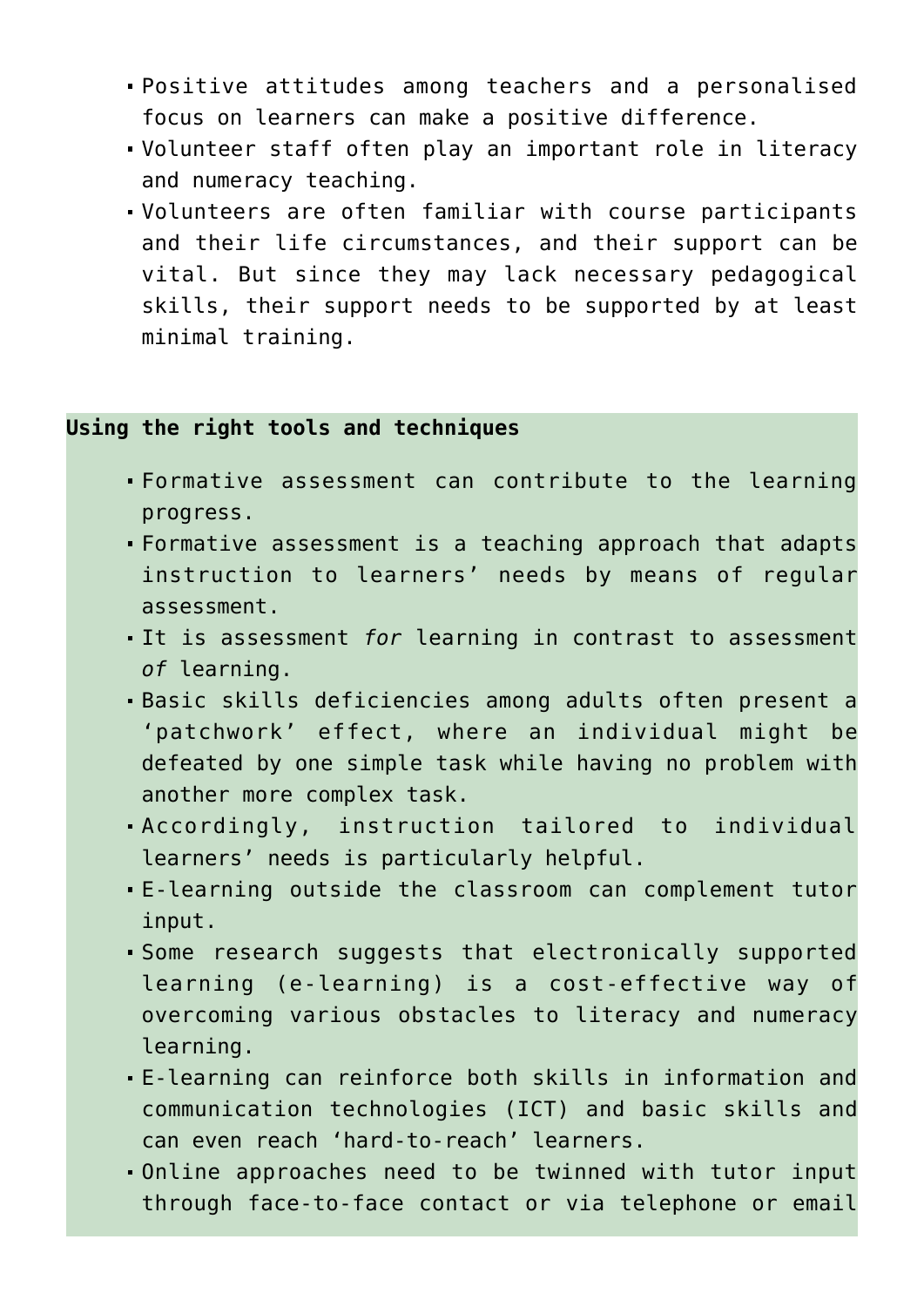to support motivation in a blended learning approach.

- A contextualised approach to basic skills learning has certain advantages.
- A contextualised approach means including basic skills with vocational training or linking them to family life or the workplace.
- This approach is more likely than other approaches to engage adult learners who have negative feelings about classroom learning.
- It can help retain adult learners, positively change their attitudes towards further education and training, improve their self-confidence and their parenting and employability skills, and enable them to achieve literacy and numeracy and/or vocational qualifications.
- Basic skills linked to an occupational skill are more likely to be sustained through use in the workplace.
- Implementing contextualised teaching approaches is demanding: it requires a holistic, organisational approach and necessitates team teaching in the classroom among literacy and numeracy teachers and vocational instructors. This is more costly than running singleteacher classrooms.
- Family literacy programmes promote both child literacy and numeracy and adults' parenting capacity.
- Studies found that both parents and children benefited from participation; however, children gained basic skills to a higher degree than their parents.
- Parents benefited more in terms of parenting skills, employment, and self-confidence.
- Literacy and numeracy provision in the workplace can help employees and employers.
- Employer engagement is as important as government financial support.
- Research shows that learning programmes initiated and supported by employers and supervisors are those that survive in the long term.
- Trade unions can also play a significant role in